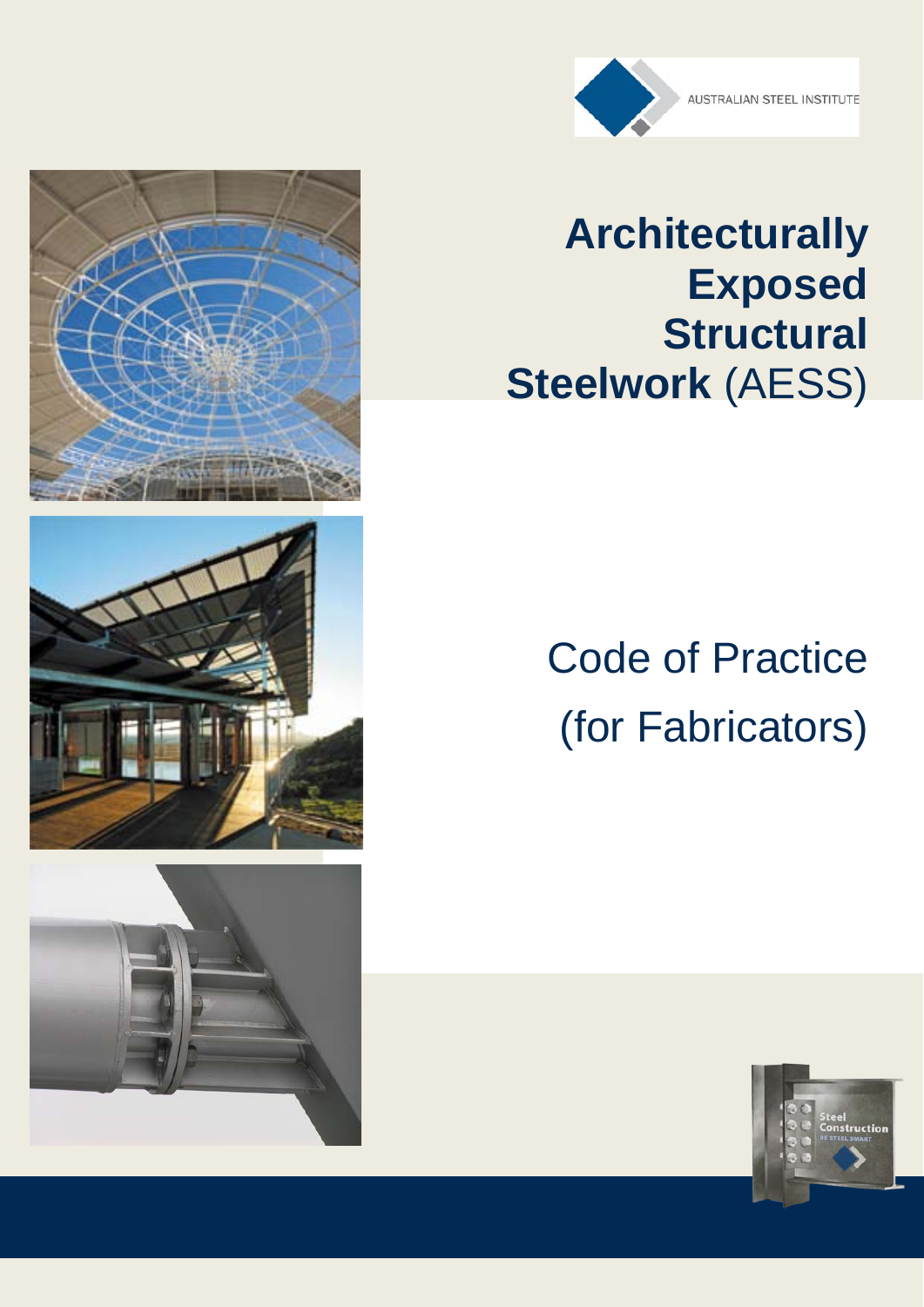### **Code of Practice (for Fabricators)**



#### **Architecturally Exposed Structural Steel (AESS)**

**AUSTRALIAN STEEL INSTITUTE** 

#### **1.1 SCOPE AND REQUIREMENTS**

**1.1.1 General Requirements.** When structural steel members are specifically designated as ''Architecturally Exposed Structural Steel'' or ''AESS'' in the Contract Documents, the requirements in Sections 3 and 4 shall apply as modified by this section. AESS members or components shall be fabricated and erected with the care and dimensional tolerances that are stipulated in Sections 1.2 through 1.5.

**1.1.2 Definition of Categories.** Categories are listed in the AESS Matrix shown in Table 1 where each Category is represented by a set of Characteristics. The following Categories shall be used when referring to AESS:

#### **AESS 1: Basic Elements**

Suitable for "basic" elements which require enhanced workmanship.

#### **AESS 2: Feature Elements viewed at a Distance > 6 m**

Suitable for "feature" elements viewed at a distance greater than six metres. The process involves basically good fabrication practices with enhanced treatment of weld, connection and fabrication detail, tolerances for gaps, and copes.

#### **AESS 3: Feature Elements viewed at a Distance ≤ 6 m**

Suitable for "feature" elements – where the designer is comfortable allowing the viewer to see the art of metalworking – welds are generally smooth but visible, some grind marks are acceptable. Tolerances are tighter than normal standards. The structure is normally viewed closer than six metres and is frequently subject to touch by the public.

#### **AESS 4: Showcase Elements**

Suitable for "showcase or dominant" elements – used where the designer intends that the form is the only feature showing in an element. All welds are ground and filled edges are ground square and true. All surfaces are sanded/filled. Tolerances of fabricated forms are more stringent – generally  $\frac{1}{2}$  of standard tolerance. All surfaces to be "glove" smooth.

#### **AESS C: Custom Elements.**

Suitable for elements which require a different set of characteristics as specified in Category 1, 2, 3 or 4.

**1.1.3 Additional Information.** The following additional information shall be provided in the Contract Documents when AESS is specified:

- a. Specific identification of members or components that are AESS using the AESS Categories listed in 1.1.2. Refer to Table 1;
- b. Fabrication and/or erection tolerances that are to be more restrictive than provided for in this Appendix;
- c. For Categories AESS 2, 3, 4 requirements, if any, of a visual sample or first-off component for inspection and acceptance standards prior to the start of fabrication;
- d. For Category AESS C, the AESS Matrix included in Table 1 shall be used to specify the required treatment of the element.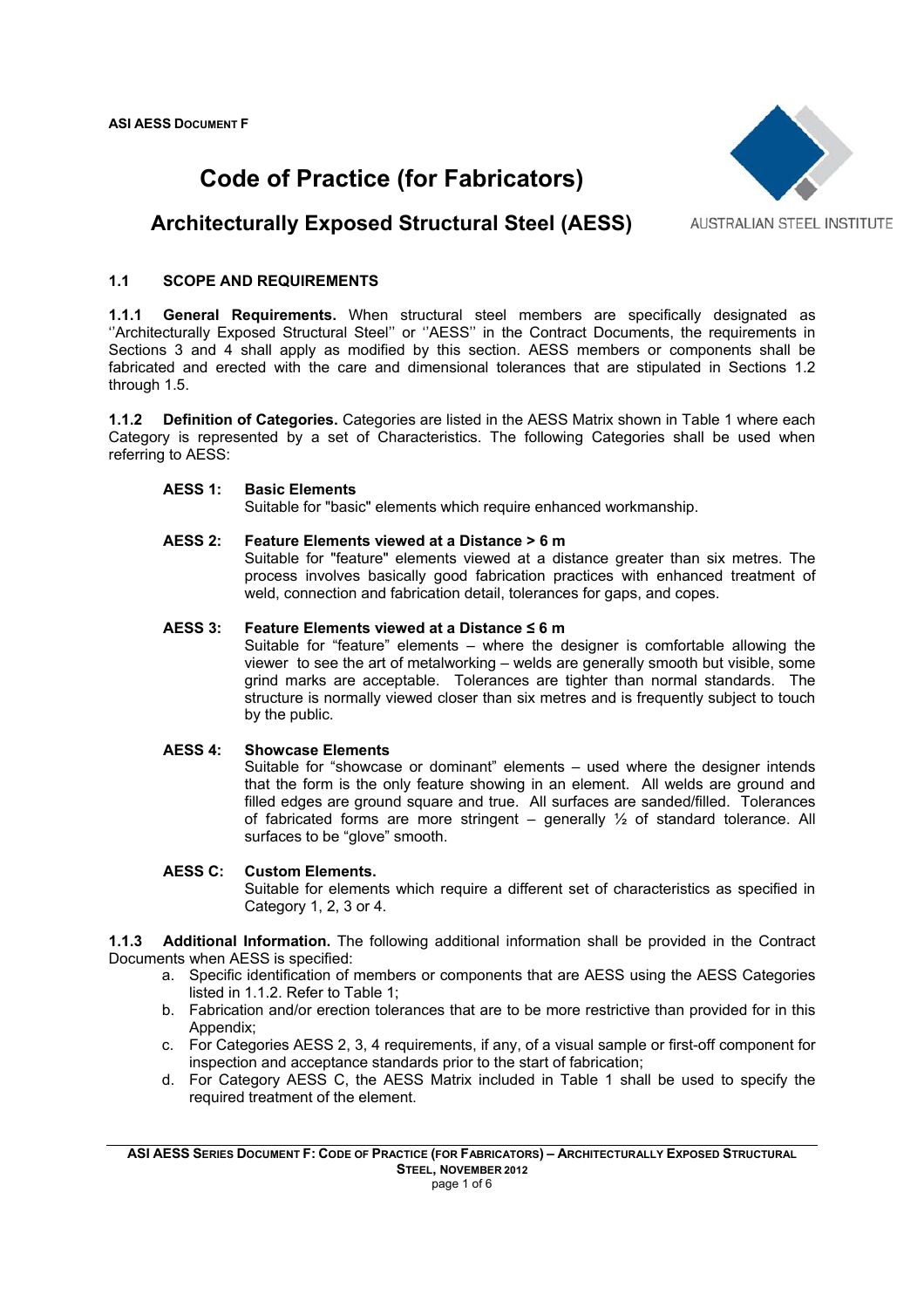#### **1.2 SHOP DETAIL, ARRANGEMENT AND ERECTION DRAWINGS**

**1.2.1 Identification.** All members designated as AESS members are to be clearly identified to a Category, either AESS 1, 2, 3, 4 or C, on all shop detail, arrangement and erection drawings.

**1.2.2 Variations.** Any variations from the AESS Categories listed must be clearly noted. These variations could include machined surfaces, locally abraded surfaces or forgings. In addition:

- a. If distinction is to be made between different surfaces or parts of members, the transition line/plane must be clearly identified/defined on the shop detail, arrangement and erection drawings;
- b. Tack welds, temporary braces, fixtures used in fabrication are to be indicated on shop drawings;
- c. All architecturally sensitive connection details will be submitted for approval by the Architect/Engineer prior to completion of shop detail drawings.

#### **1.3 FABRICATION**

**1.3.1 General Fabrication.** The fabricator is to take special care in handling the steel to avoid marking or distorting the steel members.

- a. All slings will be nylon type or chains with softeners or wire rope with softeners.
- b. Care is also taken to minimized damage to any shop paint or coating.
- c. If temporary braces or fixtures are required during fabrication, during shipment, or to facilitate erection, care must be taken to avoid and/or repair any blemishes or unsightly surfaces resulting from the use or removal of such temporary elements.
- d. Tack welds are ground smooth.

**1.3.2 Unfinished, Reused or Weathering Steel.** Members fabricated of unfinished, reused or weathering steel that are to be AESS may still have erection marks, painted marks or other marks on surfaces in the completed structure. Special requirements shall be specified as Category AESS C.

**1.3.3 Tolerances for Rolled Shapes.** The permissible tolerances for depth, width, and out of square, camber and sweep of rolled shapes shall be as specified in AS/NZS 3678 or AS/NZS 3679.1 as appropriate for depth, flange width, flange and web thickness, out of square and web off centre. AS 4100 covers the specification details for any built up section, tension or compression member. The following exceptions apply:

- a. For Categories AESS 3 and 4 and otherwise specified in the Contract Documents: The matching of abutting cross-sections shall be required;
- b. For Categories AESS 2, 3 and 4: The as-fabricated straightness tolerance of a member is one-half of the standard camber and sweep tolerance in AS 4100.

**1.3.4 Tolerances for Built-up Members.** The tolerance on overall profile dimensions of members made up from a series of plates, bars and shapes by welding is limited to the accumulation of permissible tolerances of the component parts as provided by AS 4100. For Categories AESS 2, 3 and 4, the asfabricated straightness tolerance for the member as a whole is one-half of the standard camber and sweep tolerances in AS 4100.

**1.3.5 Joints.** For Categories AESS 3 and 4, all copes, mitres and butt cuts in surfaces exposed to view are made with uniform gaps, if shown to be open joint, or in uniform contact if shown without gap.

**1.3.6 Surface Appearance.** For Categories AESS 1, 2 and 3, the quality surface as delivered by the mills should be acceptable. For Category AESS 4, the steel surface imperfections should be filled and sanded.

**1.3.7 Welds.** For corrosive environments, all joints should be seal welded. In addition: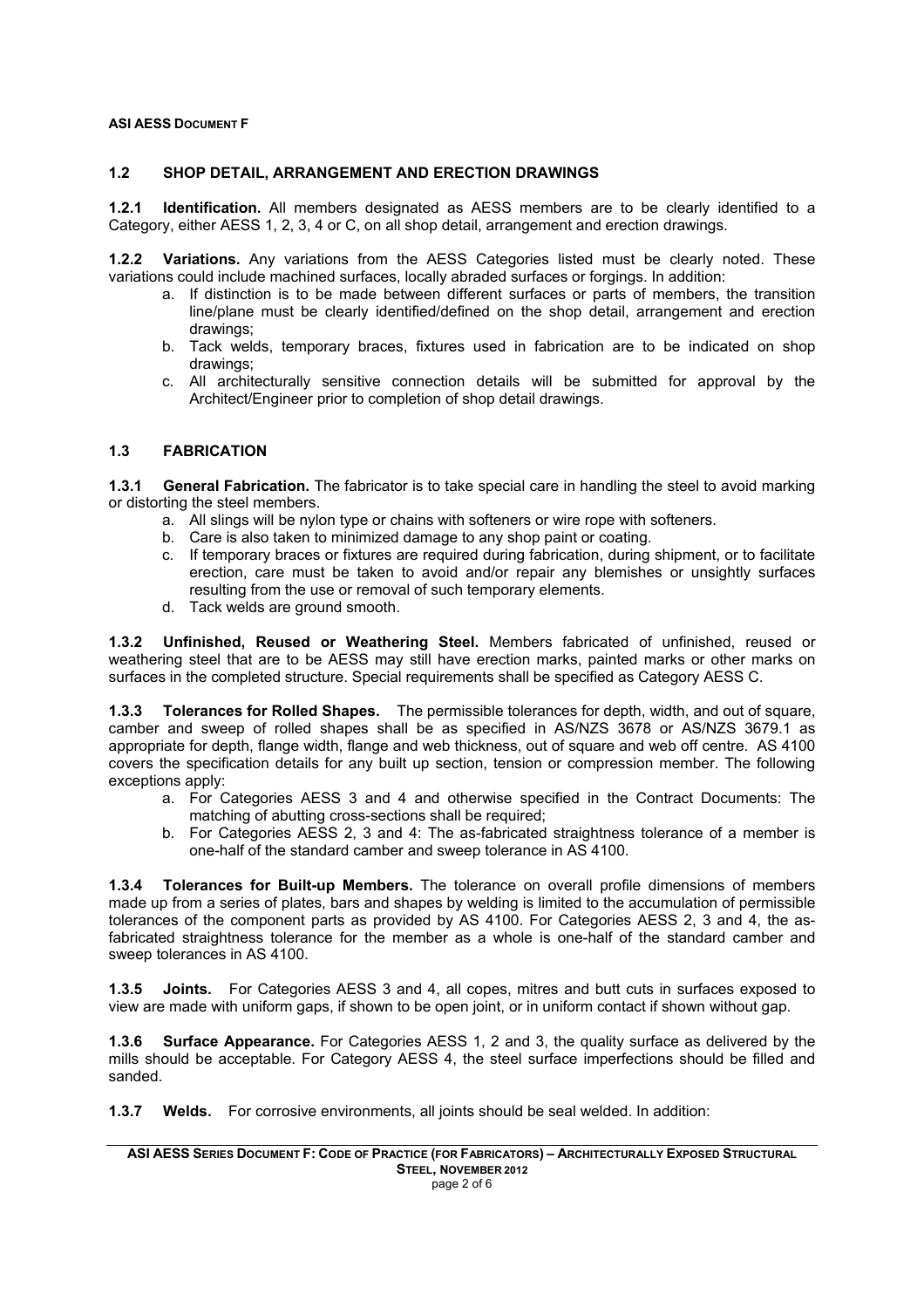- a. For Categories AESS 1, 2 and 3, a smooth uniform weld will be acceptable. For Category AESS 4, the weld will be contoured and blended.
- b. For Categories AESS 1, 2, 3 and 4, all weld spatter is to be avoided/removed where exposed to view.
- c. For Categories AESS 1 and 2, weld projection up to 2 mm is acceptable for butt and plug welded joints. For Categories AESS 3 and 4, welds will be ground smooth/filled.

Note Refer to AS/NZS 1554.1 for general dressing of the surface of flash butt or butt, welds. For Category AESS 4 more stringent requirements may need to be specified.

**1.3.8 Weld Show-through**. It is recognized that the degree of weld show-through, which is any visual indication of the presence of a weld or welds on the opposite surface from the viewer, is a function of weld size and material thickness.

a. For Categories AESS 1, 2 and 3, the members or components will be acceptable as produced.

b. For Category AESS 4, the fabricator shall minimize the weld show-through.

Note Visual effects may arise from heating, distortion and weld profile.

**1.3.9 Surface Preparation for Painting.** Unless otherwise specified in the Contract Documents, the Fabricator will clean AESS members to meet the requirement of AS 1627 Sa2/Class 2 "Commercial Blast Cleaning" (sandblast or shotblast). Prior to blast cleaning:

- a. Any deposits of grease or oil are to be removed by solvent cleaning, AS 1627 Part 1;
- b. Weld spatter, slivers, surface discontinuities are to be removed;
- c. Sharp edges resulting from flame cutting, grinding and especially shearing are to be softened.

#### **1.3.10 Hollow Structural Sections (RHS and CHS) Seams.**

- a. For Categories AESS 1 and 2, seams of hollow structural sections shall be acceptable as produced.
- b. For Category AESS 3, seams shall be oriented away from view or as indicated in the Contract Documents.
- c. For Category AESS 4, seams shall be treated so they are not apparent.

#### **1.4 DELIVERY OF MATERIALS**

**1.4.1 General Delivery**. The Fabricator shall use special care to avoid bending, twisting or otherwise distorting the Structural Steel. All tie downs on loads will be either nylon strap or chains with softeners to avoid damage to edges and surfaces of members.

**1.4.2 Standard of Acceptance**. The standard for acceptance of delivered and erected members shall be equivalent to the standard employed at fabrication.

#### **1.5 ERECTION**

**1.5.1 General Erection.** The Erector shall use special care in unloading, handling and erecting the AESS to avoid marking or distorting the AESS. The Erector must plan and execute all operations in such a manner that allows the architectural appearance of the structure to be maintained.

- a. All slings will be nylon strap or chains with softeners.
- b. Care shall be taken to minimize damage to any shop paint or coating.
- c. If temporary braces or fixtures are required to facilitate erection, care must be taken to avoid and/or repair any blemishes or unsightly surfaces resulting from the use or removal of such temporary elements.
- d. Tack welds shall be ground smooth and holes shall be filled with weld metal or body filler and smoothed by grinding or filling to the standards applicable to the shop fabrication of the materials.

**ASI AESS SERIES DOCUMENT F: CODE OF PRACTICE (FOR FABRICATORS) – ARCHITECTURALLY EXPOSED STRUCTURAL STEEL, NOVEMBER 2012**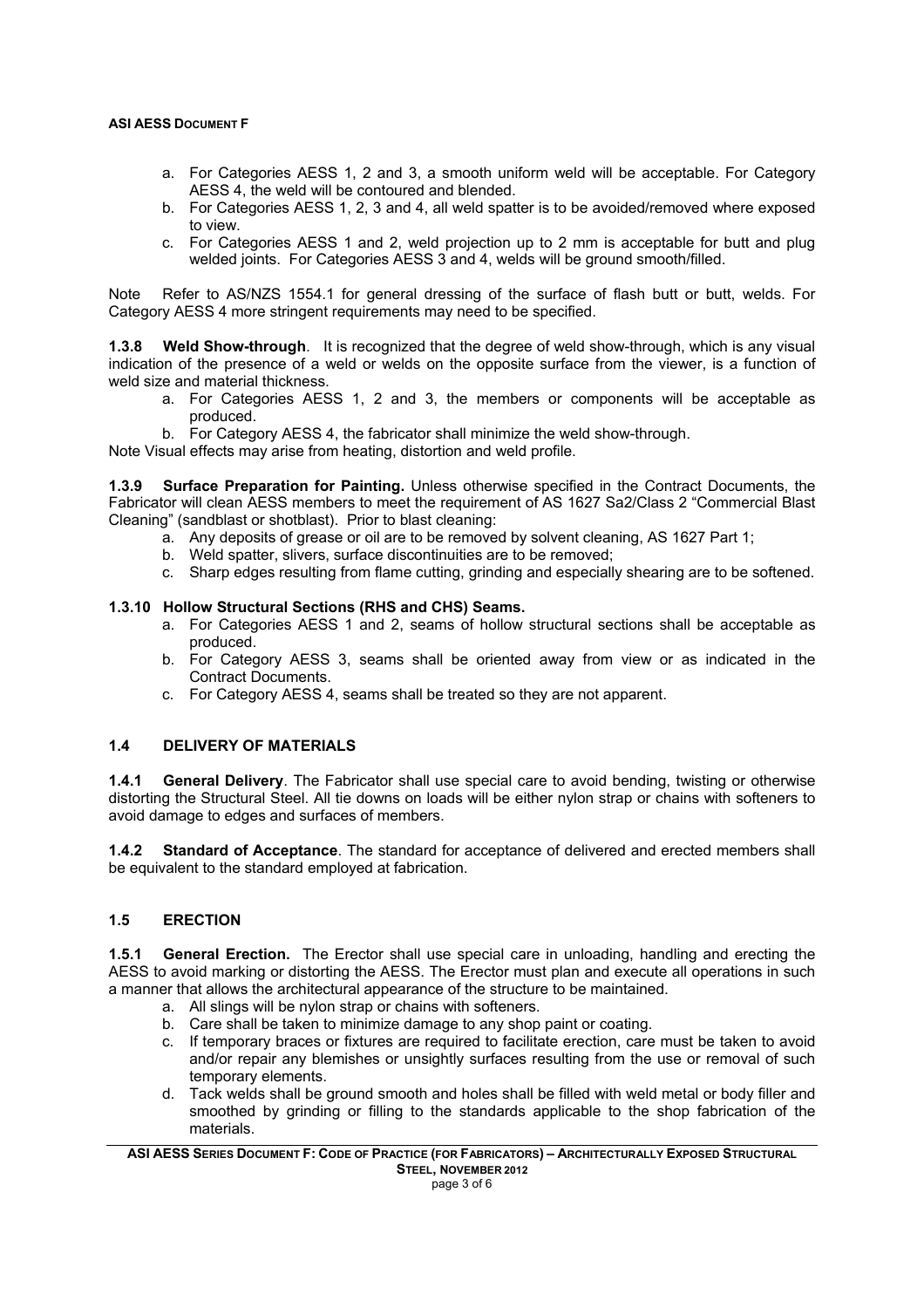- e. All backing bars will be removed and ground smooth.
- f. All bolt heads in connections shall be on the same side, as specified, and consistent from one connection to another.

**1.5.2 Erection Tolerances.** Unless otherwise specified in the Contract Documents, members and components are plumbed, leveled and aligned to a tolerance equal to the tolerance permitted for structural steel.

**1.5.3 Adjustable Connection**s. Specifically designated more stringent erection tolerances for AESS require that the Owner's plans specify/allow adjustable connections between AESS adjoining structural elements, in order to provide the Erector with means for adjustment and/or specify the method to be used to achieve the desired dimensions. Any proposed adjustment details desired by the Erector shall be submitted to the Architect and Engineer for review.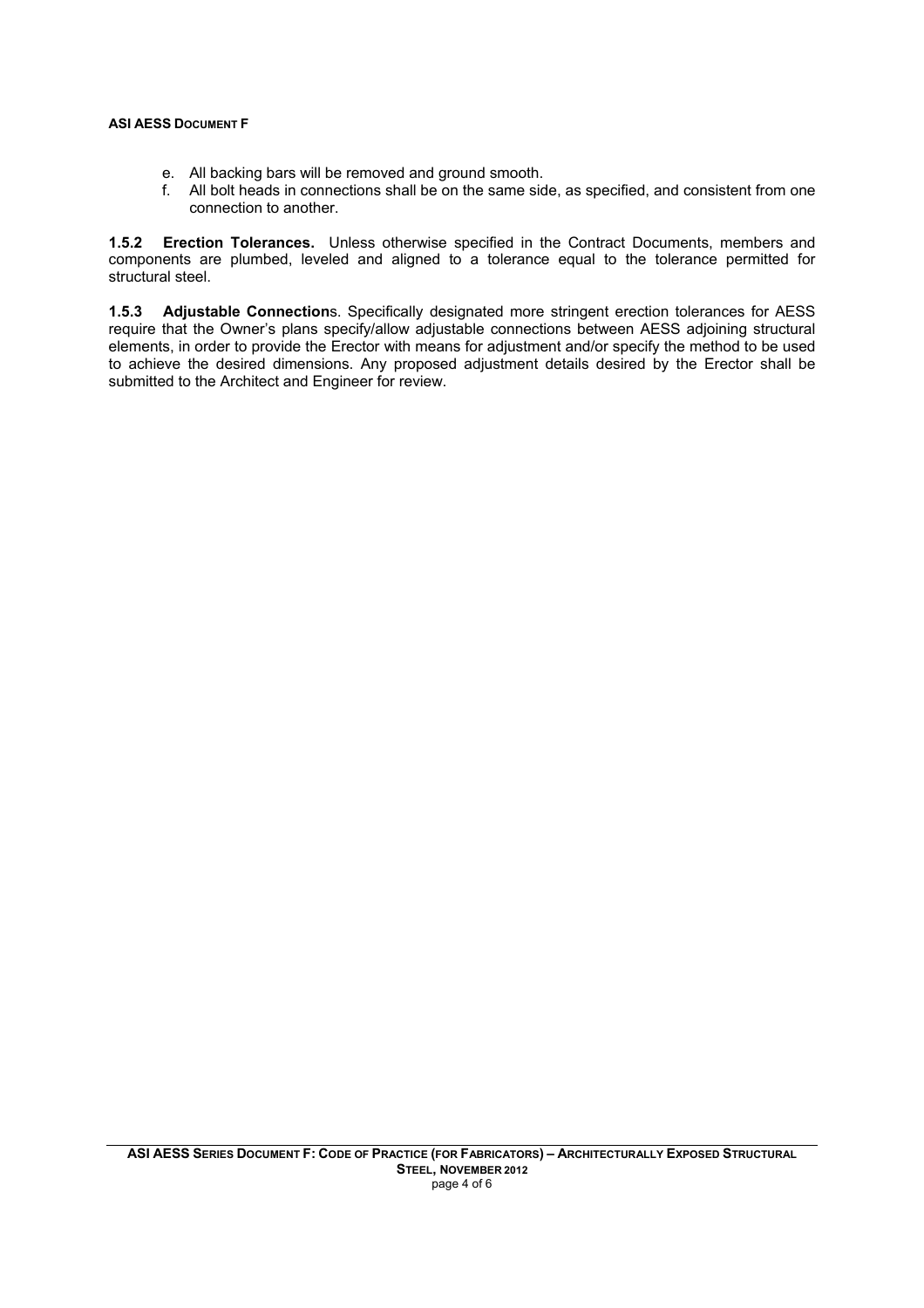#### **Table 1** – AESS Category Matrix

|       | Category                                             | <b>AESS C</b><br>Custom<br><b>Elements</b> | <b>AESS 4</b><br>Showcase<br>Elements | AESS <sub>3</sub><br>Feature<br>Elements | <b>AESS 2</b><br>Feature<br>Elements | <b>AESS1</b><br><b>Basic</b><br>Elements | <b>SSS</b><br><b>Standard</b><br><b>Structural</b><br><b>Steel</b> |
|-------|------------------------------------------------------|--------------------------------------------|---------------------------------------|------------------------------------------|--------------------------------------|------------------------------------------|--------------------------------------------------------------------|
| ld    | Characteristics                                      |                                            |                                       | Viewed at a<br>Distance $\leq 6$ m       | Viewed at a<br>Distance $> 6 m$      |                                          | AS 4100<br>and NZS 3404.1                                          |
| $1.1$ | Surface preparation to AS1627 Sa2/Class 2            |                                            | $\sqrt{ }$                            | $\sqrt{}$                                | V                                    | V                                        |                                                                    |
| $1.2$ | Sharp edges ground smooth                            |                                            |                                       |                                          | $\sqrt{}$                            |                                          |                                                                    |
| 1.3   | Continuous weld appearance                           |                                            |                                       |                                          |                                      |                                          |                                                                    |
| 1.4   | Standard structural bolts                            |                                            | $\sqrt{ }$                            | $\sqrt{ }$                               | $\sqrt{}$                            |                                          |                                                                    |
| 1.5   | Weld spatters removed                                |                                            |                                       |                                          |                                      |                                          |                                                                    |
| 2.1   | <b>Visual Samples</b>                                |                                            | optional                              | optional                                 | optional                             |                                          |                                                                    |
| 2.2   | One-half standard fabrication tolerances             |                                            |                                       |                                          |                                      |                                          |                                                                    |
| 2.3   | Fabrication marks not apparent                       |                                            | $\sqrt{ }$                            | $\sqrt{ }$                               | $\sqrt{}$                            |                                          |                                                                    |
| 2.4   | Welds uniform and smooth                             |                                            |                                       |                                          |                                      |                                          |                                                                    |
| 3.1   | Mill marks removed                                   |                                            | V                                     |                                          |                                      |                                          |                                                                    |
| 3.2   | Butt and plug welds ground smooth and filled         |                                            | $\sqrt{ }$                            | $\sqrt{}$                                |                                      |                                          |                                                                    |
| 3.3   | RHS/CHS weld seam oriented for reduced<br>visibility |                                            |                                       | J                                        |                                      |                                          |                                                                    |
| 3.4   | Cross sectional abutting surface aligned             |                                            |                                       | $\sqrt{}$                                |                                      |                                          |                                                                    |
| 3.5   | Joint gap tolerances minimized                       |                                            |                                       |                                          |                                      |                                          |                                                                    |
| 3.6   | All welded connections                               |                                            | optional                              | optional                                 |                                      |                                          |                                                                    |
| 4.1   | RHS/CHS seam not apparent                            |                                            |                                       |                                          |                                      |                                          |                                                                    |
| 4.2   | Welds contoured and blended                          |                                            |                                       |                                          |                                      |                                          |                                                                    |
| 4.3   | Surfaces filled and sanded                           |                                            | $\sqrt{ }$                            |                                          |                                      |                                          |                                                                    |
| 4.4   | Weld show-through minimized                          |                                            |                                       |                                          |                                      |                                          |                                                                    |
|       |                                                      |                                            |                                       |                                          |                                      |                                          |                                                                    |
| C.1   |                                                      |                                            |                                       |                                          |                                      |                                          |                                                                    |
| C.2   |                                                      |                                            |                                       |                                          |                                      |                                          |                                                                    |
| C.3   |                                                      |                                            |                                       |                                          |                                      |                                          |                                                                    |
| C.4   |                                                      |                                            |                                       |                                          |                                      |                                          |                                                                    |
| C.5   |                                                      |                                            |                                       |                                          |                                      |                                          |                                                                    |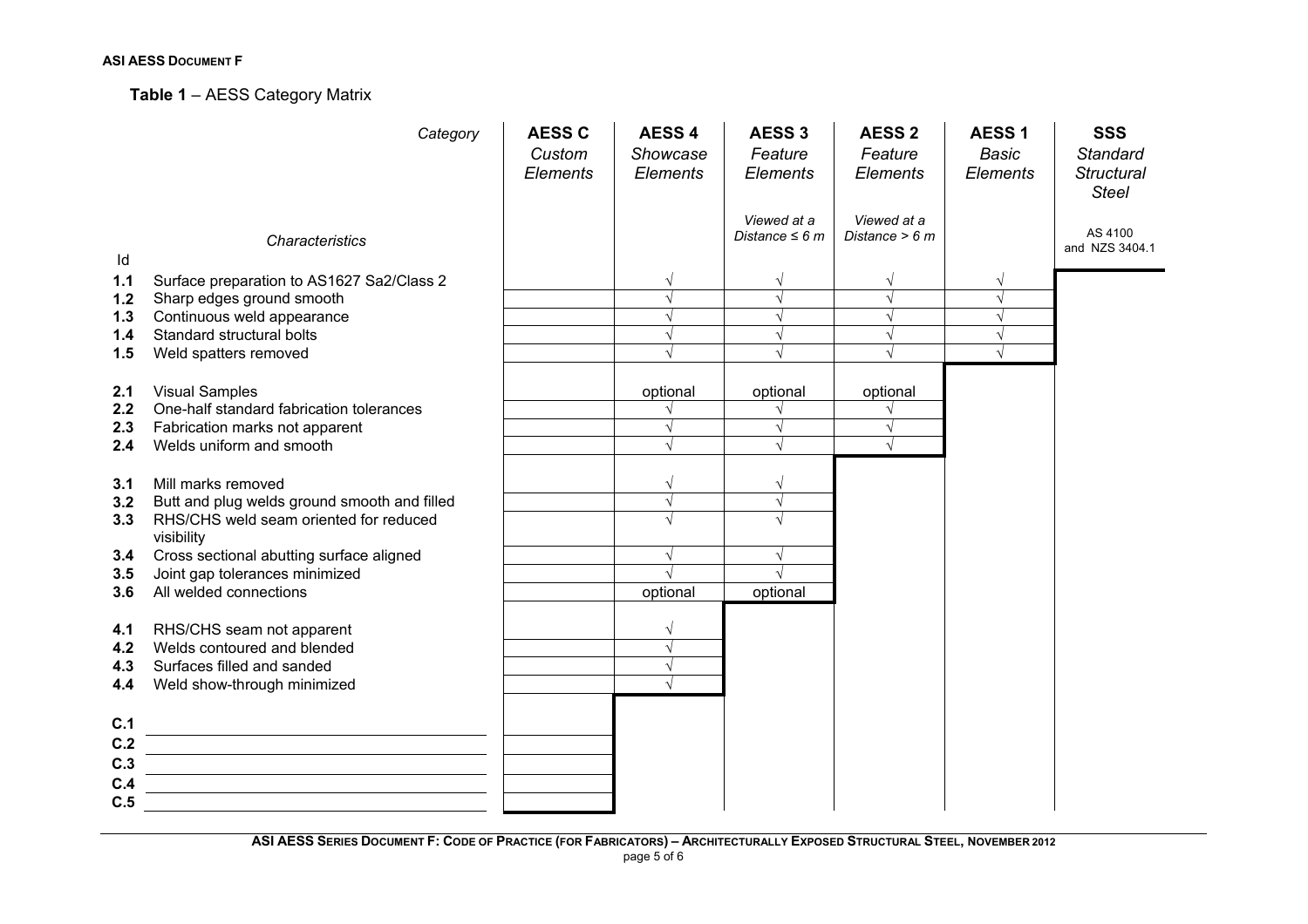*Notes* 

- **1.1** Prior to blast cleaning, any deposits of grease or oil are to be removed by solvent cleaning, AS1627 Part 1.
- **1.2** Rough surfaces are to be deburred and ground smooth. Sharp edges resulting from flame cutting, grinding and especially shearing are to be softened.
- **1.3** Intermittent welds are made continuous, either with additional welding, caulking or body filler. For corrosive environments, all joints should be seal welded. Seams of hollow structural sections shall be acceptable as produced.
- **1.4** All bolt heads in connections shall be on the same side, as specified, and consistent from one connection to another.
- **1.5** Weld spatter, slivers, surface discontinuities are to be removed. Weld projection up to 2 mm is acceptable for butt and plug welded joints.
- **2.1** Visual samples are either a 3-D rendering, a physical sample, a first off inspection, a scaled mock-up or a full-scale mock-up, as specified in Contract Documents.
- **2.2** These tolerances are required to be one-half of those of standard structural steel as specified in CSA S16.
- **2.3** Members marked with specific numbers during the fabrication and erection processes are not to be visible.
- **3.1** All mill marks are not to be visible in the finished product.
- **3.2** Caulking or body filler is acceptable.
- **3.3** Seams shall be oriented away from view or as indicated in the Contract Documents.
- **3.4** The matching of abutting cross-sections shall be required.
- **3.5** This characteristic is similar to 2.2 above. A clear distance between abutting members of 3 mm is required.
- **3.6** Hidden bolts may be considered.
- **4.1** RHS/CHS seams shall be treated so they are not apparent.
- **4.2** In addition to a contoured and blended appearance, welded transitions between members are also required to be contoured and blended.
- **4.3** The steel surface imperfections should be filled and sanded.
- **4.4** The weld show through on backface of the welded element caused by the welding process can be minimized by hand grinding the backside of the weld. The degree of weld show-through is a function of weld size and material.
- **C.** Additional characteristics may be added for custom elements.